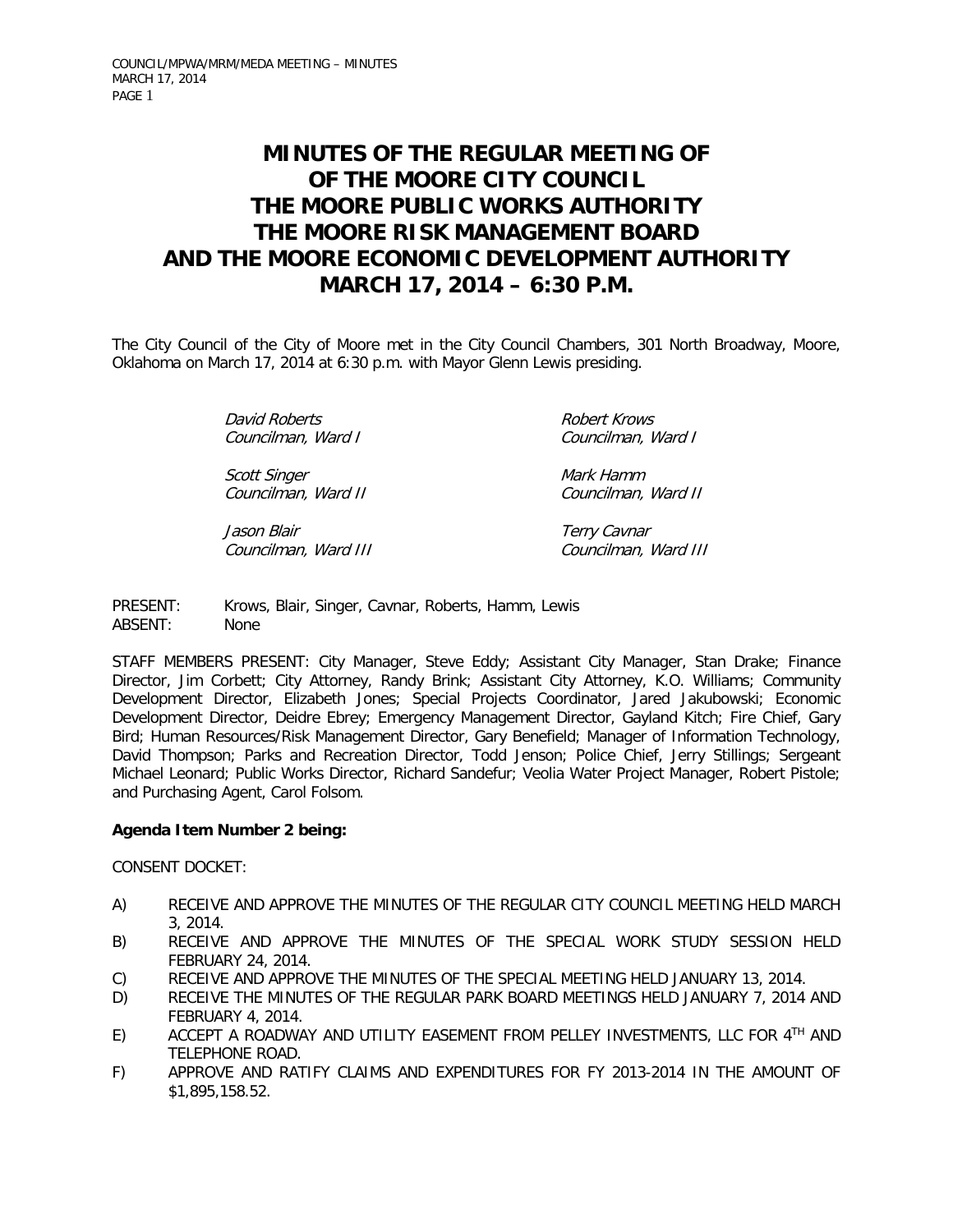## **Councilman Singer moved to approve the consent docket in its entirety, second by Councilman Hamm. Motion carried unanimously.**

Ayes: Krows, Blair, Singer, Cavnar, Roberts, Hamm, Lewis Nays: None

## **Agenda Item Number 3 being:**

CONSIDER ORDINANCE NO. 768(14) AMENDING PART 5, CHAPTER 2, SECTION 5-204, BY ADDING MINIMUM REGULATIONS GOVERNING RESIDENTIAL CONSTRUCTION FOR HIGH WIND RESISTANCE.

Elizabeth Jones, Community Development Director, stated that Ordinance No. 768(14) was prepared at the request of Mayor Lewis following the May 20, 2013 tornado. The intent was to amend the building codes in an effort to reduce the loss of property and life in future severe weather events. A committee comprised of City staff, local homebuilders, City Councilmembers, and Moore residents met four times and determined that a realistic goal would be to design a home that could withstand winds up to 135 mph. The committee then requested the assistance of Dr. Chris Ramseyer, School of Civil Engineering and Dr. Lisa Holiday, Construction Science Division, College of Architecture, with the University of Oklahoma. They were asked to review the current building codes and make any recommendations they felt necessary. After going through several rounds of analysis and case study they found 14 areas of the building code where improvements could be made. Those items were included in the proposed ordinance. Ms. Jones stated that since Dr. Ramseyer gave a very thorough presentation regarding his findings at the February 18, 2014 City Council meeting, she would not be discussing the proposed amendments in detail.

Ms. Jones advised that Dr. Ramseyer suggested that the homes have a sturdier garage door since most of the failures begin there. Continuous roof sheathing and better connections were recommended to hold the structure together during high winds. Ms. Jones advised that the changes were discussed at a Moore Homebuilders Association meeting held at City Hall. Dr. Ramseyer attended the meeting to address any specific questions or concerns the homebuilders might have. Productive discussion did occur with no major opposition to the changes. She stated that it was important to note that a home built to these standards will not withstand a direct hit from a tornado with winds over 135 mph. The proposed building code changes were created to enhance survivability; however, a home built to these standards cannot be considered a storm shelter. Residents should still take appropriate tornado precautions anytime a tornado warning is issued. The new standards will hopefully reduce the number and severity of tornado damaged homes in the event of a tornado and will be an added layer of protection for life and property. The cost of the improvements was estimated to be around \$1,500 to \$2,500 per home and might increase a monthly mortgage payment by \$20 to \$25. She stated that the City would like to continue making the market competitive for first time homebuyers. Therefore, staff will be investigating a down payment assistance program that would more than make up for the additional cost for qualifying applicants. The program would be funded through a Community Development Block Grant.

Ms. Jones advised that Dr. Ramseyer was at the meeting along with several members of the Moore Homebuilders Association and were available for questions. Councilman Krows asked Dr. Ramseyer what type of wind speed homes can typically withstand now. Dr. Ramseyer advised that most homes are designed to withstand 90 mph three second gusts; however, the garage door is the first point of failure and is not rated for 90 mile per hour winds.

Councilman Singer asked if a study was done comparing the damage sustained during the May 20, 2013 tornado to homes that would be built under the new standards, or an assessment made as to how many homes would have been saved or left in a more repairable condition. Dr. Ramseyer stated that the easiest way to answer the question would be to compare the Wild Flower subdivision in Oklahoma City to the damage in Moore. The homes in this addition had the type of construction being recommended. With the better construction the homes stayed structurally intact through much higher wind than they were initially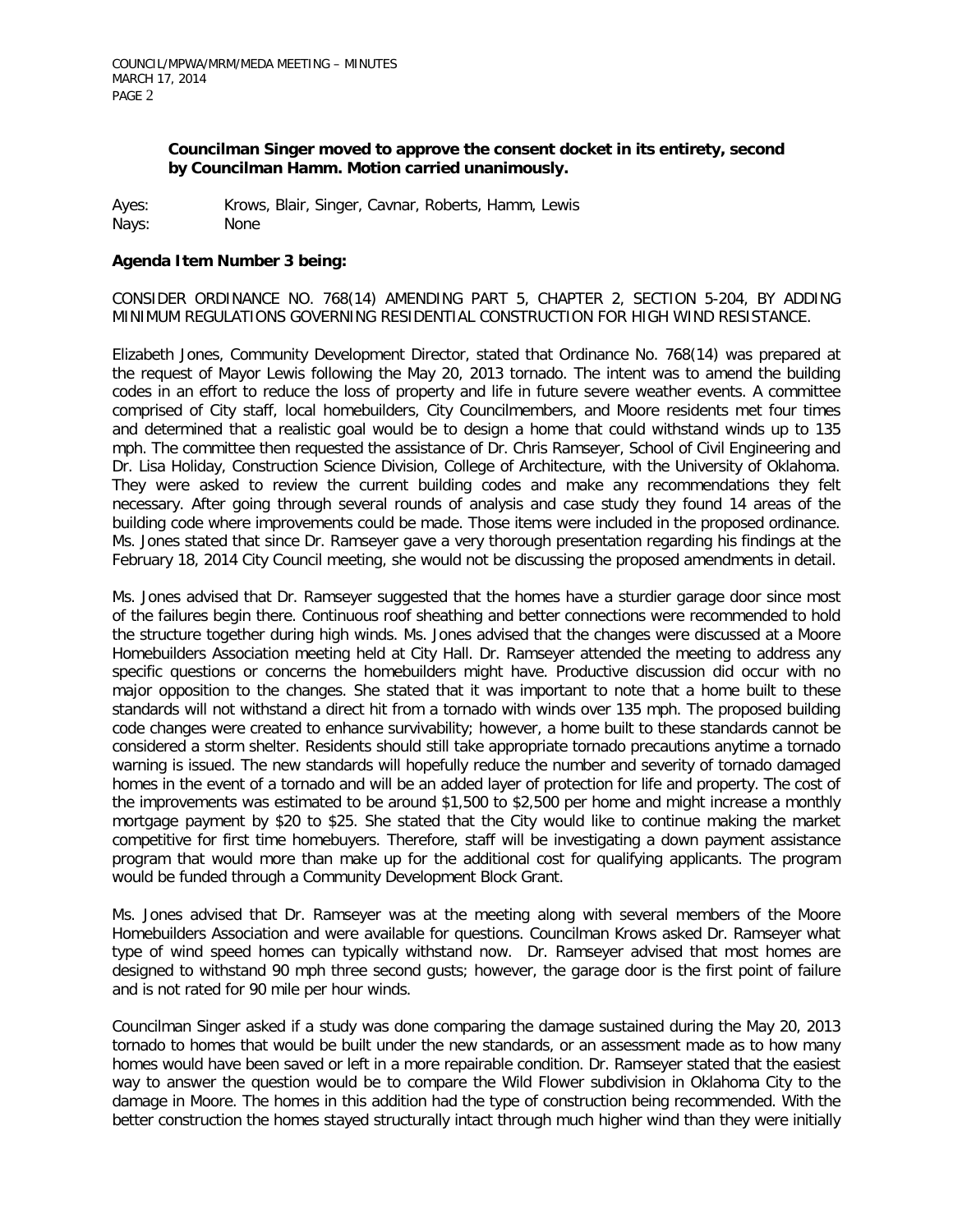designed for. That was not duplicated anywhere else. He added that when homes stay together there is less debris being thrown at the surrounding homes reducing further damage to them.

Marvin Haworth, Haworth Homes, appeared on behalf of the Moore Homebuilders Association. Mr. Haworth felt that the homebuilders were generally accepting of the proposed changes and felt they would improve the quality of the homes. He stated that Moore will continue to have tornados and this is an attempt to address the situation. Mr. Haworth believed that Dr. Ramseyer's recommendations were a step in the right direction. Councilman Krows asked Mr. Haworth if he believed the building code changes and the additional cost in construction would keep individuals from buying homes in Moore. Mr. Haworth believed that the City's attempt to strengthen the building code would make people more comfortable coming to Moore. Councilman Singer asked if any discussion had occurred with insurance companies about their willingness to offer a discount to those individuals utilizing this type of construction. Mr. Haworth stated that the issue had been discussed in committee but they do not have a definitive answer on the subject. Councilman Cavnar felt this type of situation would help entice insurance companies to insure people living in Moore. All rates are based upon claims. He felt that ultimately the building code changes will help lower insurance rates.

Barbara Johnson, 205 S. Olde Bridge Road, asked when the new building code would go into effect. Steve Eddy, City Manager, stated that if the ordinance was approved it would go into effect in 30 days. Any building permit issued after that will be required to build to the new specifications. Any existing home under construction would not be required to follow the new building code requirements.

## **Councilman Krows moved to approve Ordinance No. 768(14) amending Part 5, Chapter 2, Section 5-204, by adding minimum regulations governing residential construction for high wind resistance, second by Councilman Roberts.**

Ayes: Krows, Blair, Singer, Cavnar, Roberts, Hamm, Lewis Nays: None

# **Agenda Item Number 4 being:**

CONSIDER RESOLUTION NO. 791(14) ADOPTING THE COMMUNITY DEVELOPMENT BLOCK GRANT – DISASTER RECOVERY (CDBG-DR) 2013 ACTION PLAN AND SUBMITTING THE SAME TO THE UNITED STATES DEPARTMENT OF HOUSING AND URBAN DEVELOPMENT.

Elizabeth Jones, Economic Development Director, introduced Donna Wickes, Community Planning and Development Director for the Department of Housing and Urban Development for the State of Oklahoma. Ms. Jones advised that Ms. Wickes had been working with the City since the May 20, 2013 tornado. Ms. Wickes indicated that she was in attendance at the meeting representing U.S. Housing and Urban Development Secretary Shaun Donovan to announce that in addition to the original allocation of \$26.3 million the City would receive a second allocation in the amount of \$25.9 million. She also announced that the State of Oklahoma would receive a second allocation of \$83.1 million bringing the State's total allocation to \$109 million. The four allocations totaling \$145.9 million would go toward last year's storms, the fires in 2012, and disasters that occurred in 2011 and 2013. The huge impact these funds can make across the State when added with the building code changes the City Council just passed is very exciting. She applauded the City Council for their vision because other cities will be following in Moore's footsteps as to what we are doing. She congratulated the City and stated that it had been a pleasure to work with everyone and she looked forward to working with us in the future. Mayor Lewis and the City Council expressed their appreciation to Ms. Wickes and the U.S. Department of Housing and Urban Development.

Ms. Jones advised that the Action Plan being considered was for the initial allocation of \$26.3 million. Staff will present an amended Action Plan sometime in the future to include the second allocation of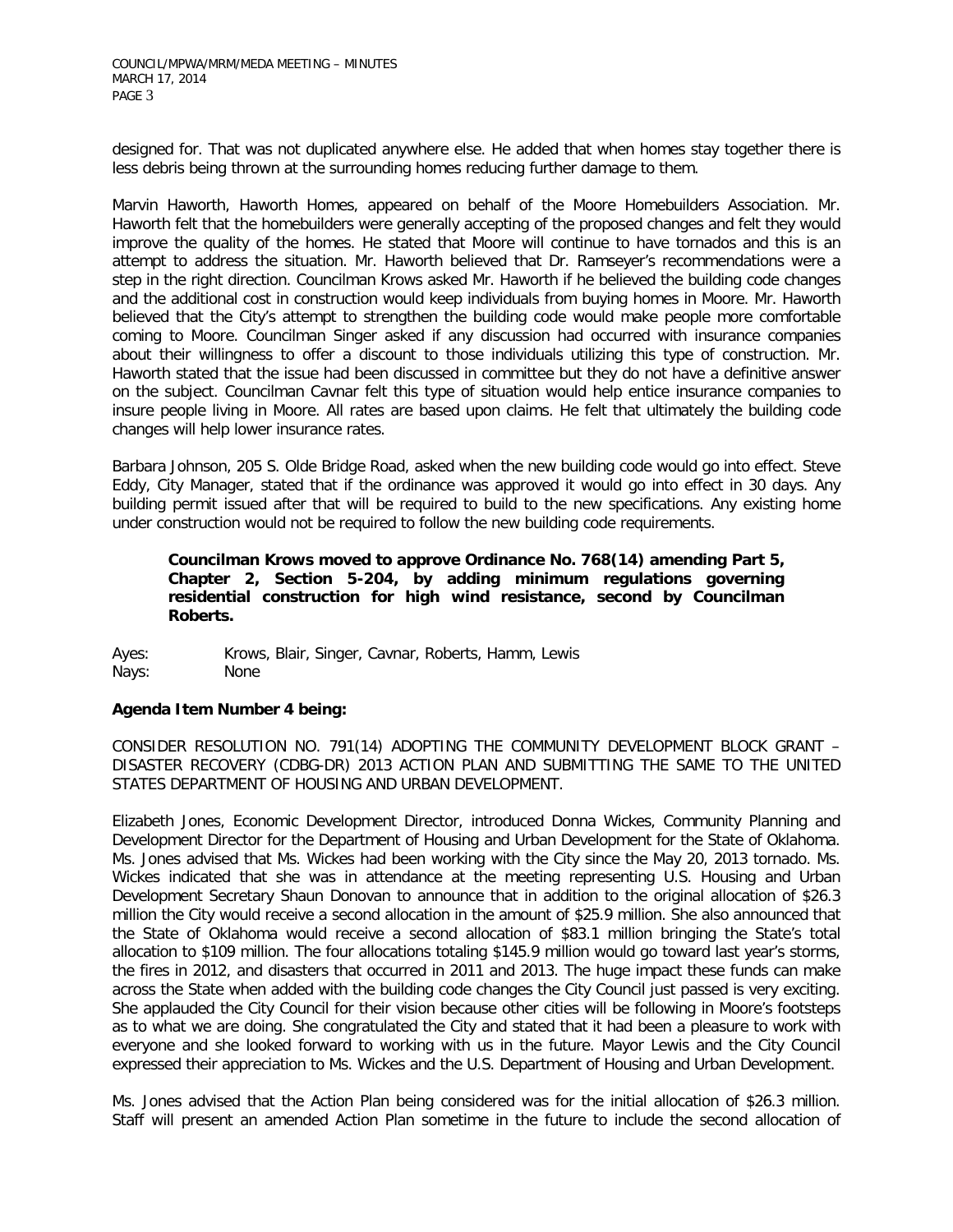\$25.9. Councilman Hamm asked if the first allocation monies could be utilized immediately or if the City must wait for the amended Action Plan to be approved. Ms. Jones advised that the money could be used immediately for the stated purposes in the action Plan.

Ms. Jones stated that Donna Wickes contacted the City following the tornado and began working with staff on a long-term recovery plan. The plan required citizen input. Two tornado area visioning meetings were held along with two public hearings to obtain citizen comments. She advised that the CDBG Advisory Committee met on March 5, 2014 to review the Action Plan and was recommending approval by the City Council. Ms. Jones explained that the CDBG Disaster Recovery funding was different from the CDBG Entitlement funding in that the money must be used in the tornado area or to address a need that is a direct result of the tornado. The recipients cannot receive a duplication of benefits. If an individual received settlement or grant monies for anything lost from the tornado, they cannot obtain CDBG-DR funds for the same loss. Disaster recovery money is meant for any unmet need that has not been met through an insurance settlement, grant or any other source. Ms. Jones advised that there is a strict time line associated with use of the funds. Once funds have been allocated they must be spent within two years. Since spending the entire allotment in two years would be virtually impossible, HUD developed a Partial Action Plan which would allow the City to allocate a specific amount of money for utilization within a two year period. The City is required to have the entire allocation obligated by September 2017 and spent by September 2019. Ms. Jones explained that the CDBG-DR program was similar to the CDBG Entitlement program in that 51% of the monies must benefit individuals with low to moderate income levels.

Due to the expenditure restrictions that Congress has placed on the money, staff is presenting a partial Action Plan for consideration. The budget preparation was guided by the amount of damage the City received. The Housing Program has the majority of the allocation dedicated to it because housing received the highest monetary damage from the tornado. The partial budget is intended to cover the next eight months. Ms. Jones referred Council to page 75 of the agenda for the proposed allocation:

| <b>ACTIVITY</b>          | <b>ALLOCATION</b> |  |
|--------------------------|-------------------|--|
| Housing (Owner/Occupied) | \$150,000         |  |
| Infrastructure           | 500,000           |  |
| Resiliency               |                   |  |
| Administration           | 150,000           |  |
| Planning                 | 400,000           |  |
| TOTAL                    | \$1,200,000       |  |

Ms. Jones advised that the City can present another Partial Action Plan any time we are prepared to make another drawdown of money. There is not a restriction on the number of drawdowns the City can make. Staff proposed a sign-up for a Housing Rehabilitation program to determine how many individuals need assistance for repairs in order to occupy their home. Ms. Jones advised that the Infrastructure allocation allows for the immediate repair and upgrade of the infrastructure around Plaza Towers Elementary School. The City will be required to work with the school on scheduling of the projects and have the project completed within the allotted time frame. Administration costs will include staff's salary reimbursement and the hiring of an outside contractor for the creation and implementation of an internal auditing system to ensure compliance with the Inspector General's requirements. Ms. Jones advised that a significant amount of funds were set aside for planning which includes necessary capital improvements within the tornado area. Ms. Jones added that staff will be investigating a debris barrier wall as part of a Resiliency Program to eliminate as much damage as possible from future tornados. The Resiliency line item for the next eight months has no allocation because the American Red Cross has implemented their Storm Shelter Rebate Program. Staff will be monitoring interest in the program to determine if there is a future need for another storm shelter rebate program using CDBG-DR funds.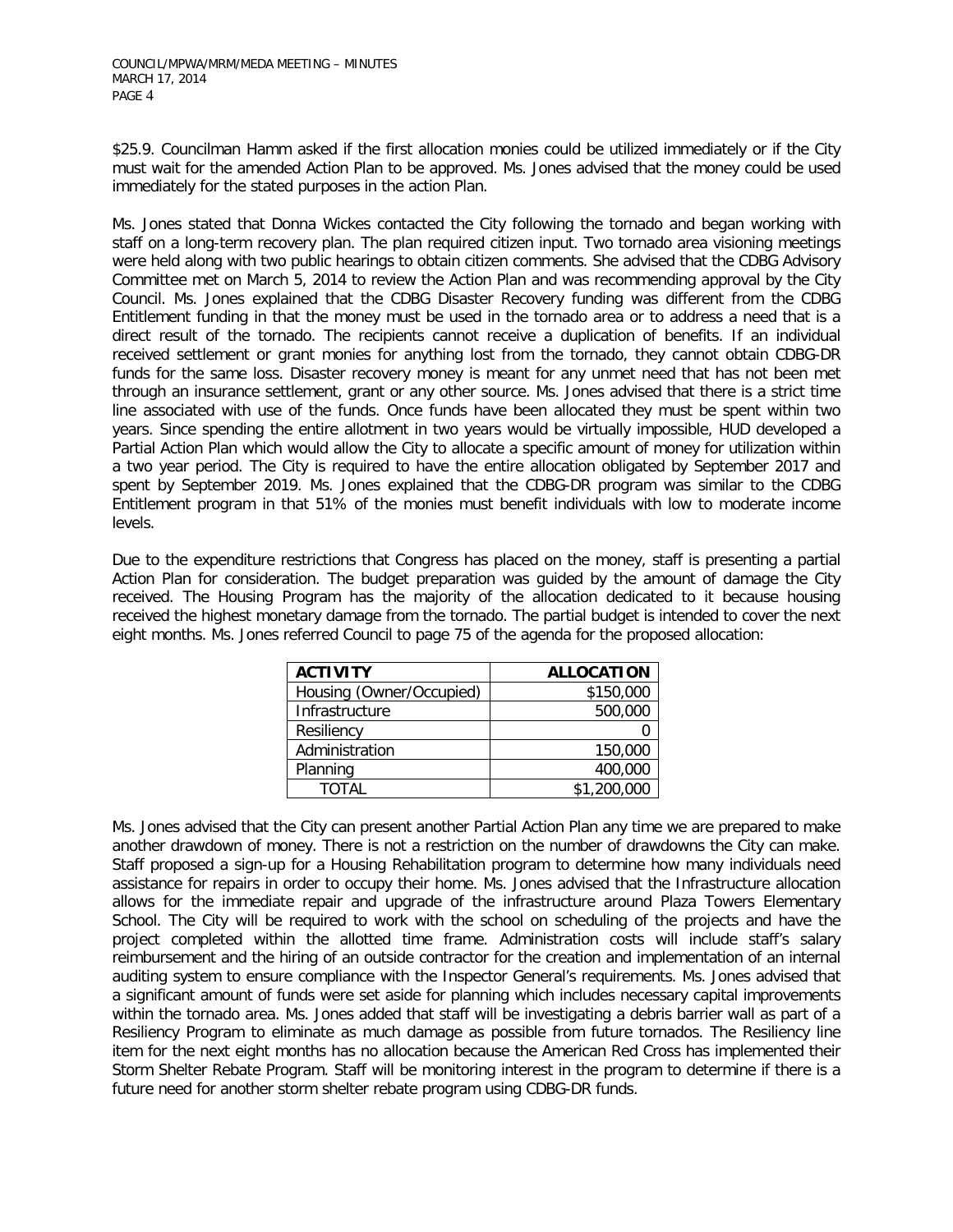The Action Plan Budget for the first allocation in the amount of \$26.3 million was divided up as follows:

| <b>ACTIVITY</b> | <b>ALLOCATION</b> |  |
|-----------------|-------------------|--|
| Housing         | \$16,000,000      |  |
| Infrastructure  | 3,000,000         |  |
| Resiliency      | 2,040,000         |  |
| Administration  | 1,315,000         |  |
| Planning        | 3,945,000         |  |
| ΤΩΤΑΙ           | \$26,300,000      |  |

Ms. Jones noted that once the Action Plan is approved by the City Council it is submitted to HUD where Ms. Wickes will be in charge of the review and approval of the Plan. Once Ms. Wickes approves the plan the City can begin expending the funds.

Councilman Roberts asked if any underinsured or uninsured homeowner should be able to have their home restored to the original state using these funds. Ms. Jones indicated that the funds can be used for unmet needs such as home repairs for individuals who do not have the resources to do so. Mr. Eddy stated that the Red Cross has been taking needs requests and have funded various repairs and renovations; however, the City is unsure what need there is for new home construction. There are several nonprofit organizations that would like to build new homes and at this point staff is unsure how that will work with the disaster relief funds.

Councilman Hamm asked how the program would be advertised to the public in order to find individuals with unmet needs. Ms. Jones indicated that the City would use the normal methods to reach citizens such as the City's website, newsletter, and Channel 20, along with partnering with local media.

Councilman Blair asked if the \$3 million allocation for infrastructure would be a supplement to the ¼ cent sales tax designated for street improvements. Mr. Eddy stated that he hoped to use a good portion of the \$3 million in the storm damaged areas and use the sales tax monies in the undamaged areas.

Mayor Lewis expressed his appreciation to Congressman Cole and Secretary Donovan for the award of funds.

 **Councilman Hamm moved to approve Resolution No. 791(14) adopting the Community Development Block Grant – Disaster Recovery (CDBG-DR) 2013 Action Plan and submitting the same to the United States Department of Housing and Urban Development, second by Councilman Singer. Motion carried unanimously.** 

Ayes: Krows, Blair, Singer, Cavnar, Roberts, Hamm, Lewis Nays: None

#### **Agenda Item Number 5 being:**

CONSIDER RESOLUTION NO. 792(14) ADOPTING THE CITY OF MOORE COMPREHENSIVE HOUSING MARKET ANALYSIS.

Elizabeth Jones, Community Development Director, advised that the consultant was scheduled to address the City Council regarding the Comprehensive Housing Market Analysis but through a series of mishaps he is in Dallas, Texas waiting on a connecting flight. Ms. Jones requested that the item be moved to the end of the agenda to give him an opportunity to arrive at the meeting.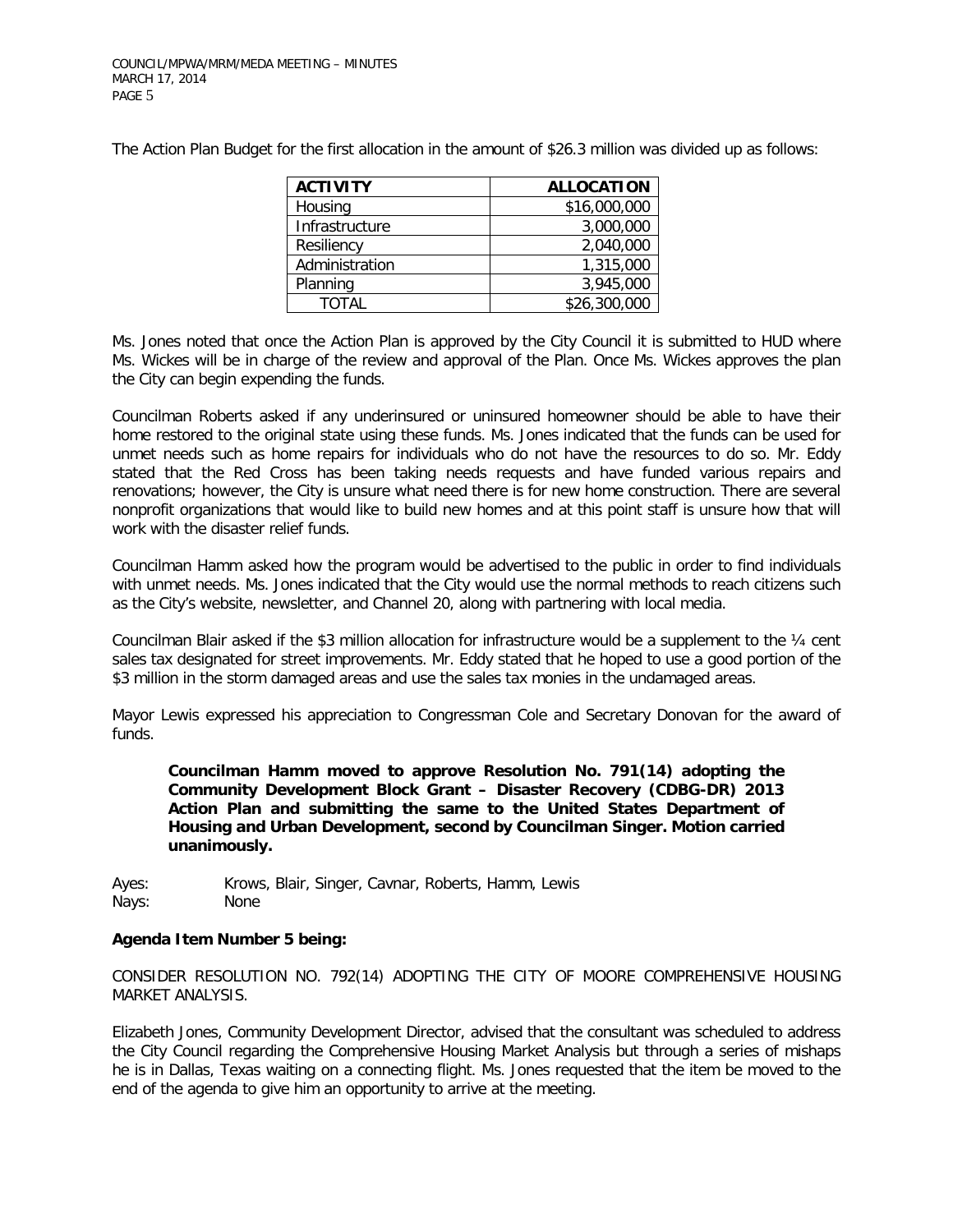## **Councilman Krows moved to table the item to the end of the agenda, second by Councilman Singer. Motion carried unanimously.**

Ayes: Krows, Blair, Singer, Cavnar, Roberts, Hamm, Lewis Nays: None

## **Agenda Item Number 6 being:**

CONSIDER EXTENDING THE TEMPORARY EMPLOYEE SERVICE CONTRACT WITH 1ST STAFFING GROUP USA, LTD. TO APRIL 4, 2015 WITH NO INCREASE IN RATES.

Richard Sandefur, Public Works Director, advised that the City has contracted with 1<sup>st</sup> Staffing Group for temporary employee services for approximately the last three years. Mr. Sandefur indicated that staff was satisfied with their service and recommended extending their contract for an additional year.

## **Councilman Krows moved to extend the Temporary Employee Service Contract with 1st Staffing Group USA, Ltd. To April 4, 2015 with no increase in rates, second by Councilman Singer. Motion carried unanimously.**

Ayes: Krows, Blair, Singer, Cavnar, Roberts, Hamm, Lewis Nays: None

## **Agenda Item Number 7 being:**

CONSIDER RESOLUTION NO. 793(14) URGING THE OKLAHOMA LEGISLATURE TO APPROVE HB 1875 WHICH CORRECTS AN IMBALANCE OF FEES CHARGED BY THE OKLAHOMA TAX COMMISSION IN THE COLLECTION OF MUNICIPAL SALES TAX.

Councilman Hamm stated that he visited with the Oklahoma Municipal League regarding House Bill 1875. He advised that if the fees charged by the Oklahoma Tax Commission were at the corrected rate it would have resulted in an additional \$134,000 in sales tax. The proposed resolution would lower the percentage that the Oklahoma Tax Commission charges to manage sales tax collections to .5%.

Steve Eddy, City Manager, provided additional background information regarding HB 1875. He advised that the Oklahoma Municipal League has been working with the Oklahoma Tax Commission on various issues of concern to municipalities for a number of years. One of those issues was that the amount the Tax Commission charged for collection of sales tax was more than the actual cost. A negotiated agreement was worked out between OML and the Oklahoma Tax Commission to lower the retainage by the Tax Commission from 1% of collected sales tax to .5%. Approval of the Resolution No. 793(14) shows the Council's intent to ask the legislators to support the Bill.

Councilman Singer asked what the status of the Bill was currently. Councilman Hamm indicated that both sides were agreeable to the Bill. Mr. Eddy indicated that it made it out of committee last legislative session but did not get voted on and was held over. It has been approved by both houses and was in a joint committee to finalize a few details. He advised that he was unaware of any opposition to the Bill.

## **Councilman Krows moved to Resolution No. 793(14) urging the Oklahoma Legislature to approve HB 1875 which corrects an imbalance of fees charged by the Oklahoma Tax Commission in the collection of municipal sales tax, second by Councilman Roberts. Motion carried unanimously.**

Ayes: Krows, Blair, Singer, Cavnar, Roberts, Hamm, Lewis Nays: None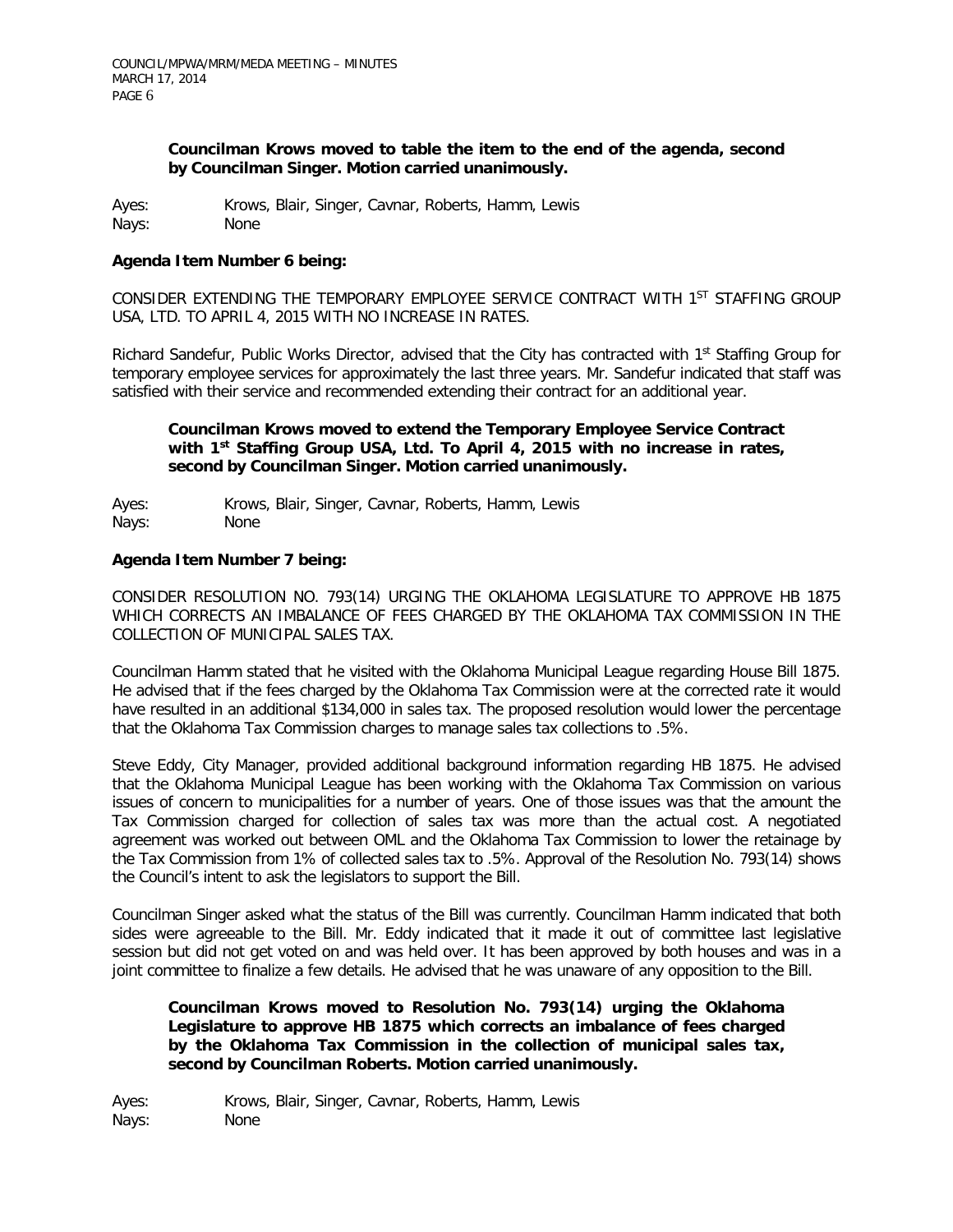## **Agenda Item Number 8 being:**

CONSIDER RESOLUTION NO. 794(14) ADOPTING THE CLEVELAND COUNTY HAZARD MITIGATION PLAN.

Gayland Kitch, Emergency Management Director, advised that three years ago they began the process of updating the Cleveland County Hazard Mitigation Plan. FEMA has issued a letter of approval pending adoption by all of the jurisdictions.

## **Councilman Roberts moved to adopt Resolution NO. 794(14), second by Councilman Hamm. Motion carried unanimously.**

Ayes: Krows, Blair, Singer, Cavnar, Roberts, Hamm, Lewis Nays: None

## **THE CITY COUNCIL MEETING WAS RECESSED AND THE MOORE PUBLIC WORKS AUTHORITY MEETING WAS CONVENED AT 7:20 P.M.**

#### **Agenda Item Number 9 being:**

CONSENT DOCKET:

- A) RECEIVE AND APPROVE THE MINUTES OF THE REGULAR MOORE PUBLIC WORKS AUTHORITY MEETING HELD MARCH 3, 2014.
- B) APPROVE AND RATIFY CLAIMS AND EXPENDITURES FOR FY 2013-2014 IN THE AMOUNT OF \$4,020,251.11.

#### **Trustee Krows moved to approve the consent docket in its entirety, second by Trustee Singer. Motion carried unanimously.**

Ayes: Krows, Blair, Singer, Cavnar, Roberts, Hamm, Lewis Nays: None

## **MOORE PUBLIC WORKS AUTHORITY MEETING WAS RECESSED AND THE MOORE RISK MANAGEMENT MEETING WAS CONVENED AT 7:21 P.M.**

#### **Agenda Item Number 10 being:**

CONSENT DOCKET:

- A) RECEIVE AND APPROVE THE MINUTES OF THE REGULAR MOORE RISK MANAGEMENT MEETING HELD MARCH 3, 2014.
- B) APPROVE AND RATIFY CLAIMS AND EXPENDITURES FOR FY 2013-2014 IN THE AMOUNT OF \$176,934.77.

**Trustee Blair moved to approve the consent docket in its entirety, second by Trustee Singer. Motion carried unanimously.**

Ayes: Krows, Blair, Singer, Cavnar, Roberts, Hamm, Lewis Nays: None

**THE MOORE RISK MANAGEMENT MEETING WAS RECESSED AND THE MOORE ECONOMIC DEVELOPMENT AUTHORITY MEETING WAS CONVENED WITH CHAIRMAN TERRY CAVNAR PRESIDING AT 7:2P.M.**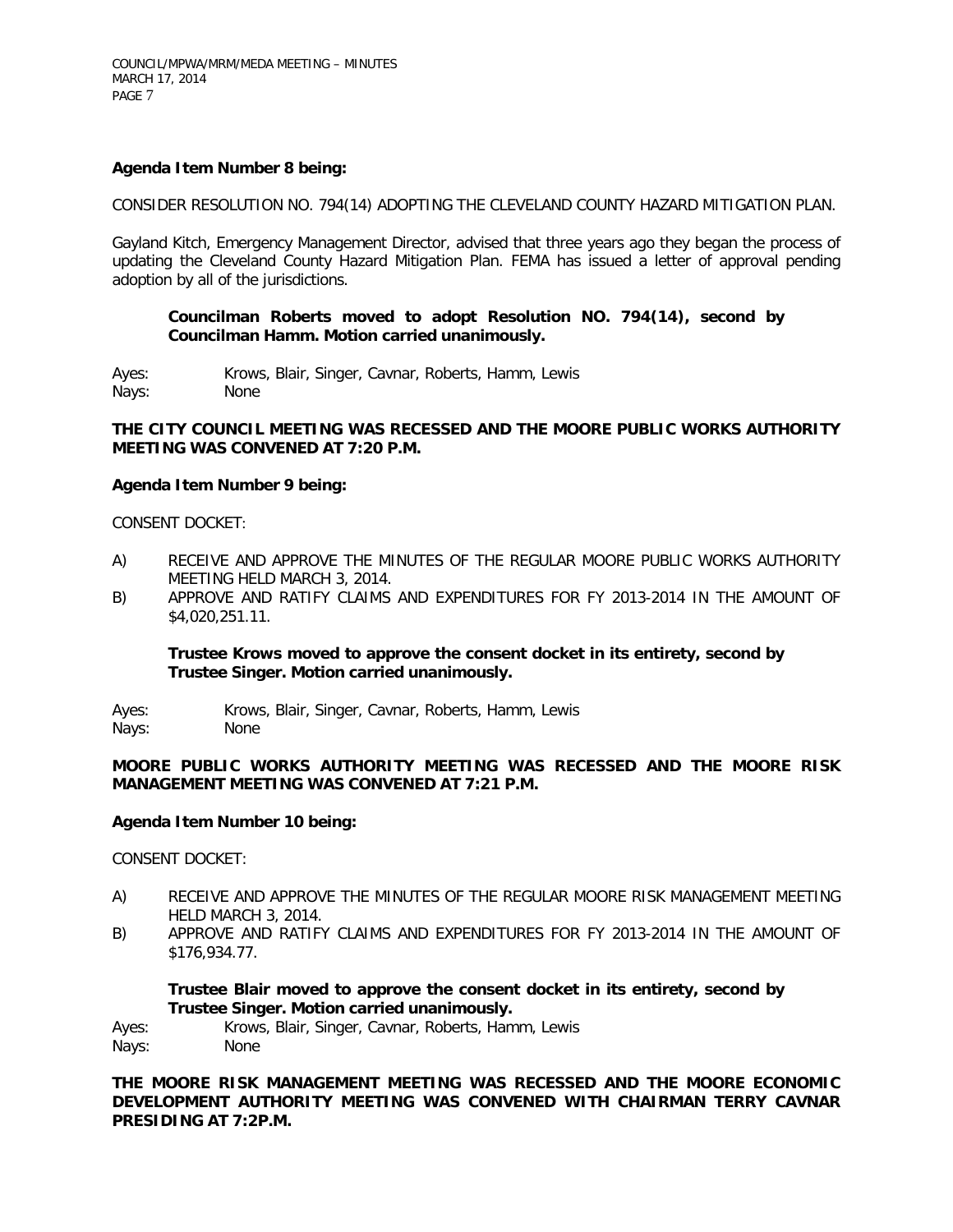## **Agenda Item Number 11 being:**

ROLL CALL

PRESENT: Krows, Blair, Singer, Cavnar, Lewis, Hamm, Roberts ABSENT: None

## **Agenda Item Number 12 being:**

CONSENT DOCKET:

A) RECEIVE AND APPROVE THE MINUTES OF THE REGULAR MOORE ECONOMIC DEVELOPMENT AUTHORITY MEETING HELD FEBRUARY 18, 2014.

## **Trustee Singer moved to approve the consent docket in its entirety, second by Trustee Krows. Motion carried unanimously.**

Ayes: Krows, Blair, Singer, Cavnar, Lewis, Hamm, Roberts

Nays: None

## **THE MOORE ECONOMIC DEVELOPMENT AUTHORITY MEETING WAS RECESSED AND THE CITY COUNCIL MEETING RECONVENED WITH MAYOR GLENN LEWIS PRESIDING AT 7:23 P.M.**

## **Agenda Item Number 13 being:**

NEW BUSINESS:

A) CITIZENS' FORUM FOR ITEMS NOT ON THE AGENDA.

James Tommey, 1113 St. George Avenue, signed up to speak but was not in attendance when Mayor Lewis called his name.

B) ITEMS FROM THE CITY COUNCIL/MPWA TRUSTEES.

Councilman Hamm asked for the status of the Storm Shelter Rebate Program. Steve Eddy, City Manager, indicated that a large number of individuals signed up for the program. Gayland Kitch, Emergency Management Director, and his staff have been reviewing the applications and anticipate notifying applicants of their eligibility by the first of April 2014. Since interest in the program exceeds the available funding there must be a drawing or lottery process to determine winners. Councilman Hamm asked if the City or the State would oversee the lottery process. Mr. Eddy asked that Mr. Kitch come forward and address Councilman Hamm's questions. Mr. Eddy noted that individuals whose homes were destroyed were eligible for the guaranteed funds in Phase I of the program. Remaining individuals would be included in Phase 2 and would be included in the drawing process.

Mr. Kitch advised that staff was working to verify eligibility of the applicants. They will be divided into two phases. Phase 1 would include those homeowners who had their homes destroyed or required a building permit for the repairs. Everyone else would fall into Phase 2. Mr. Kitch stated that an in-house random drawing would take place and they would award as many rebates as they have money to fund. Mr. Eddy stressed that it would not be handled on a first come first serve basis but rather a random selection.

C) ITEMS FROM THE CITY/TRUST MANAGER.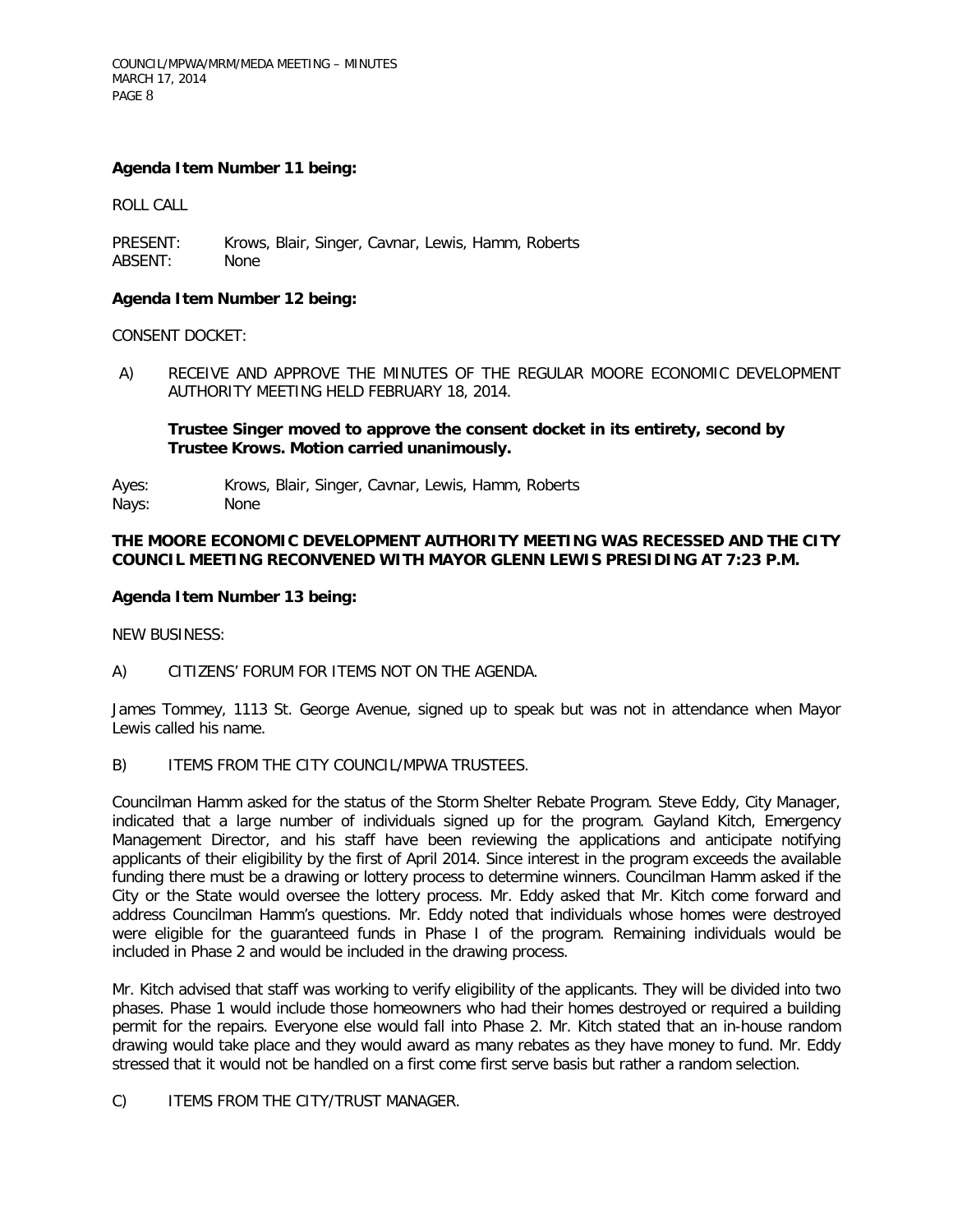Mr. Eddy thanked Marvin Haworth and the Homebuilders Association for their participation in, and support of, Ordinance No. 768(14). He noted that the Monthly Financial Statement reflected a significant deficit in the MPWA for February. Jim Corbett, Finance Director, indicated that this was primarily due to the debt service on the new Wastewater Treatment Plant. The payments occur twice a year and each time result in a deficit. Mr. Corbett felt that there should be an improvement by year end, particularly as more homes are built back from the tornado. Mr. Eddy announced a Ribbon Cutting for FNB Community Bank on March 18, 2014 at their new location at 601 N. Broadway. He encouraged attendance. A press release will be placed on the City's website regarding Ordinance No. 768(14) along with the presentation given by Dr. Ramseyer. Mr. Eddy thanked Dr. Ramseyer, his team, and the National Science Foundation for their valuable assistance on the ordinance.

# **Agenda Item Number 14 being:**

EXECUTIVE SESSION:

- A) DISCUSS, CONSIDER, AND IF DEEMED APPROPRIATE, CONSIDER TAKING POSSIBLE ACTION REGARDING PENDING LITIGATION STYLED JARED AND CHELSEA TODD V. CITY OF MOORE, CASE NO. CJ-2011-2103, AND AUTHORIZATION FOR LEGAL COUNSEL AND STAFF TO TAKE ACTION AS NECESSARY AND APPROPRIATE IN THE INTEREST OF THE CITY OF MOORE AS AUTHORIZED BY 25 OKLA. STAT. § 307(B)(4).
- B) CONVENE INTO EXECUTIVE SESSION

**Councilman Krows moved to convene to executive session, second by Councilman Cavnar. Motion carried unanimously.**

Ayes: Krows, Blair, Singer, Cavnar, Roberts, Hamm, Lewis Nays: None

# **The City Council convened into executive session at 7:29 p.m.**

C) RECONVENE FROM EXECUTIVE SESSION

PRESENT: Krows, Blair, Singer, Cavnar, Roberts, Hamm, Lewis ABSENT: None

# **The City Council reconvened from executive session at 7:44 p.m.**

- D) ACTION.
	- A) DISCUSS, CONSIDER, AND IF DEEMED APPROPRIATE, CONSIDER TAKING POSSIBLE ACTION REGARDING PENDING LITIGATION STYLED JARED AND CHELSEA TODD V. CITY OF MOORE, CASE NO. CJ-2011-2103, AND AUTHORIZATION FOR LEGAL COUNSEL AND STAFF TO TAKE ACTION AS NECESSARY AND APPROPRIATE IN THE INTEREST OF THE CITY OF MOORE AS AUTHORIZED BY 25 OKLA. STAT. § 307(B)(4).

**Councilman Krows moved to direct staff to proceed as directed in executive session in Case No. CJ-2011-2103, second by Councilman Blair. Motion carried unanimously.**

Ayes: Krows, Blair, Singer, Cavnar, Roberts, Hamm, Lewis Nays: None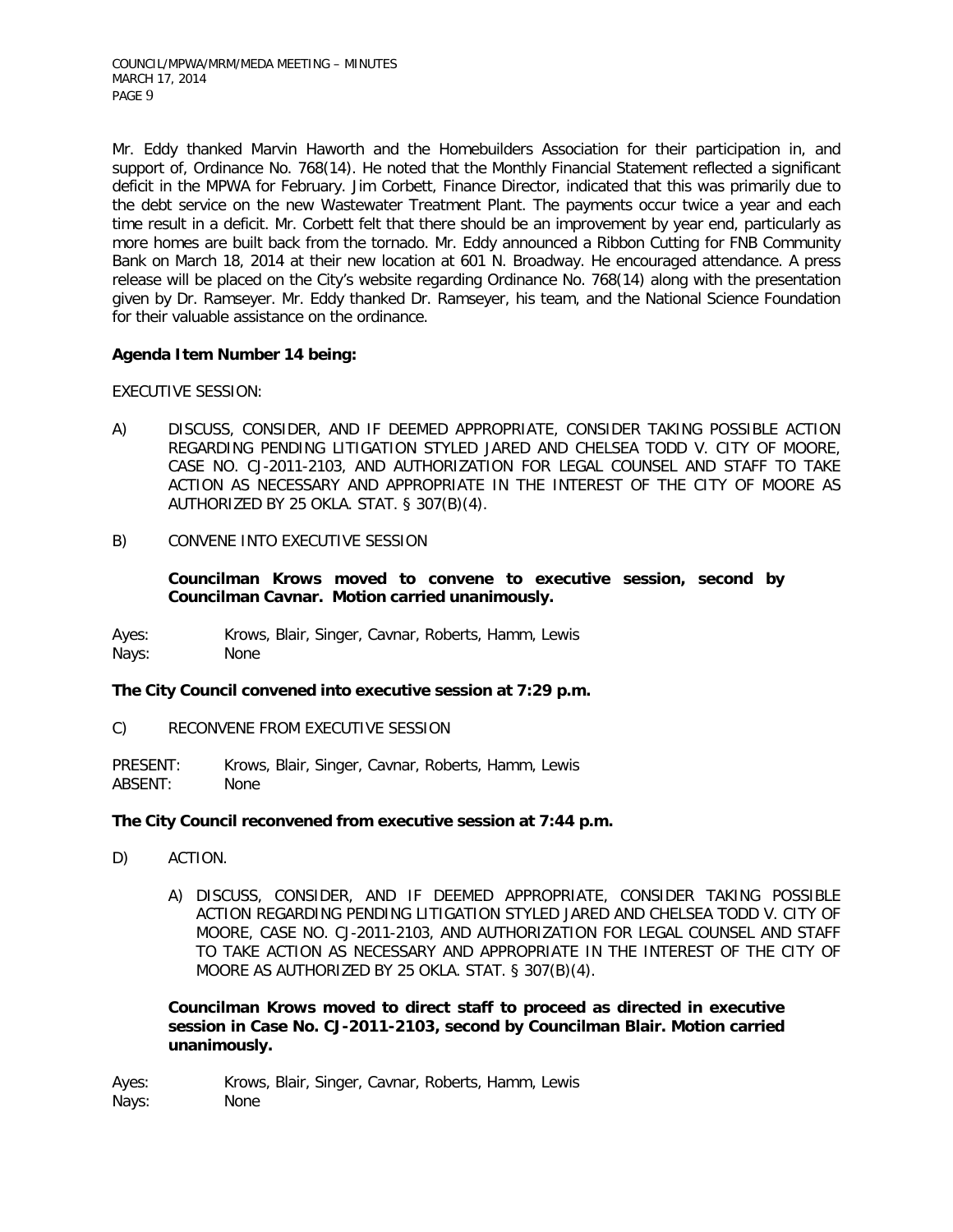## **Agenda Item Number 5 being:**

CONSIDER RESOLUTION NO. 792(14) ADOPTING THE CITY OF MOORE COMPREHENSIVE HOUSING MARKET ANALYSIS.

Jared Jakubowski, Special Projects Coordinator, advised that the City Council awarded a contract to RKG Associates in the amount of \$26,800 for preparation of a Comprehensive Housing Market Analysis at the September 3, 2013 City Council meeting. Mr. Jakubowski introduced Taylor Yewell with RKG who would be giving a presentation regarding the analysis.

Mr. Yewell indicated that the items to be included in his presentation were a demographic and economic analysis which tells them what is driving the market, whether the population is growing or static, and if there is an increase in jobs. Information is obtained on historical housing and how the homes compare to today's market. Affordability tells them if the population and workforce can afford the housing in Moore.

Mr. Yewell began by giving more detail on the demographics of Moore. He advised that rapid growth of around 35.2% occurred since 2000 with the majority of the population between the ages of 25 and 44. The next largest section of the population includes the peak earners in the 45 to 64 age group. The City has a lot of young households with only about 1,200 residents age 75 and above.

The largest percentage of the community has an income range between \$50,000 and \$75,000. Over 20% of the community has a stable income in this range and can afford to purchase a home. Steady population growth will continue to put pressure on the housing market. Young working age households dominate the market. Employment trends reflect that over the past nine to ten years the City has added 3,109 new jobs reflecting a 14.4% growth. The County did not do as well as Moore. The projections for the Central Oklahoma Workforce Area for 2010-2020 reflects a 16.5% growth. He contributed a lot of that to Moore. At Place Employment Trends reflect a diverse economy with new jobs in both the lower and higher paying sectors. Cleveland County has stayed consistently below the national average on unemployment rates which shows a very stable economy.

Inflow/Outflow Job Counts show that 10,729 commute into Moore to work and 21,641 commute out to work. There are approximately 3,002 individuals who live and work in Moore. Commuting distances show that most people do not have a long commute. More than 50% of the population drive less than 5 miles to work. Around 36.8% drive between 10 and 24 miles to work. Commuter destinations reflect that 55.4% go to Oklahoma City, 12.2% in Moore, 10.4% go to Norman, 2.9% go to Midwest City, and 2.6% go to Tulsa. Retail Employment Dynamics reflect overall that retail, entertainment, hotels, and restaurants account for 30% of Moore At Place employment. The I-35 Corridor is comprised of 60% retail, entertainment, hotels, and restaurants.

Mr. Yewell indicated that they divided Moore into five areas chosen by the sequence in which Moore grew. Approximately 87% of the housing is single-family and 9% is multi-family or apartments, with the remaining being duplexes and mobile homes. In 2012 69% of the homes were owner occupied and 26% were renter occupied. Mr. Yewell indicated that was actually better than the national average which was around 32% rentals. This reflects that more individuals own their homes compared to nationwide. He advised that there was a huge building boom in the 1970s when 5,600 homes were constructed. In the 1980s and 1990s it was still robust but declining. In 2000 and 2004 it increased again to around 3,200. The rental activity started in the 1980s, moderately increasing in 1990s, and accelerating significantly in the early 2000s. From 2005-2012 move-ins to rental properties exceeded move-ins to homeownership. He stated that during the period of 2010-2013 most of the homes sold between \$100,000 and \$150,000. Around 1,138 sold for between \$150,000 and \$250,000. Most of the homes sold over the past three years were between 1,500 and 2,000 square feet. Mr. Yewell presented pictures of homes in the market for \$65,000 up to \$349,000. He discussed various apartment complexes and stated that the trend was to offer more amenities.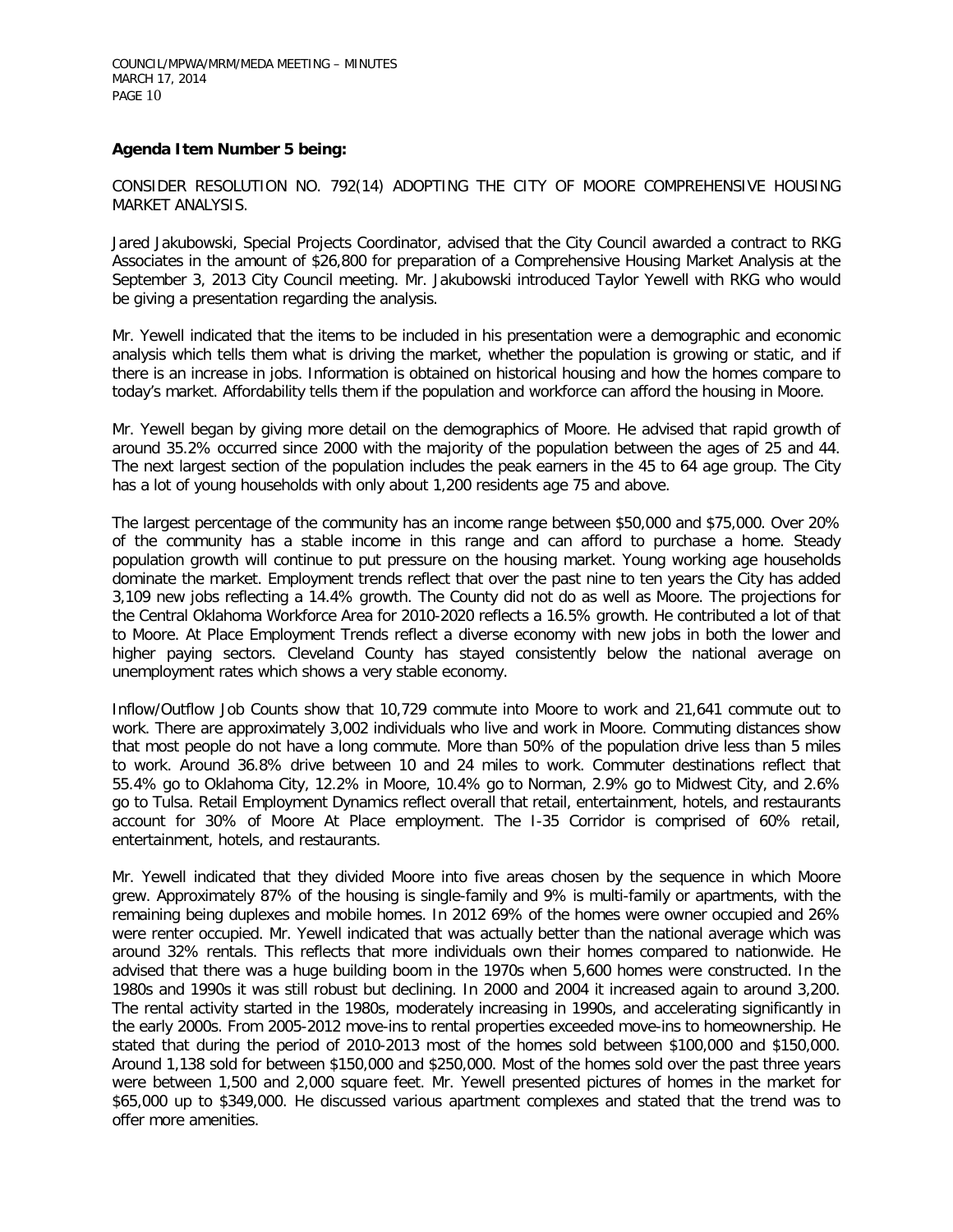Nursing homes is an important sector because you don't want to be too far away from aging relatives. Currently the East Moore Nursing Home located at 320 N. Eastern has 104 certified beds. Hillcrest Nursing Center located at 2120 N. Broadway has 154 certified beds. The Southwest Medical Center is out of commission.

Mr. Yewell presented a map where homes where identified by renter occupied housing. He recommended that the areas more densely populated by rental properties should be monitored closely. With absentee ownership renters are not as inclined to keep the property maintained and the area could decline rapidly.

A Residential Developments Map reflected 721 single-family units, 110 duplexes, 702 apartments, and 66 senior units in the planning pipeline.

Mr. Yewell stated that they were asked to look into the tornado damaged areas and determine how many permits had been issued. He advised that 342 permits had been issued for rebuilds and 419 permits issued for remodels. He felt that the numbers were probably higher since the data was a couple of months old. He felt that permits were being issued fairly quickly and demand had not been affected. The people here are very resilient.

A Holding Capacity Analysis was done to determine potential for development. There is a finite area of land and since it is a popular place to live it will build out quickly. The estimated build out period is between 19 and 31 years.

Summary and Implications:

- Housing inventory added 6,000 units since 2000
- Demand for rentals increased from 22% to 26% since 2000
- New homes are larger with larger lots and a higher value
- Most sales activity in \$100,000 to \$150,000 range.
- Second most active market is \$150,000 to \$250,000 range.
- Rentals and single family homes exceeded apartments 3,100 to 1,800
- Some neighborhoods have a high concentration of rental SFD housing which could impact conditions in the future.
- Moore's capacity for development is limited and finite. With the trend toward larger lots land will be consumed faster.

Housing Affordability:

| • Extremely low income (30% Area Median Income "AMI") | 932 surplus   |
|-------------------------------------------------------|---------------|
| • Very low income (50% AMI)                           | 7,566 surplus |
| • Low income (80%)                                    | 3,395 surplus |
| $\bullet$ 100% AMI                                    | 1.841 deficit |
| $\bullet$ 120% AMI                                    | 1.771 deficit |
| • Over 120% AMI                                       | 8,281 deficit |
|                                                       |               |

Mr. Yewell indicated that the City had plenty of affordable housing.

Conclusions:

- New single family detached houses moving up in price closer to \$250,000 to \$300,000
- Local developers responding to pent up apartment demand with 702 units in pipeline
- Local developers responding to pent up senior housing demand with 126 units in pipeline
- Moore High a has concentration of single family rentals
- Evidence suggests recent tornado events have not adversely affected housing demand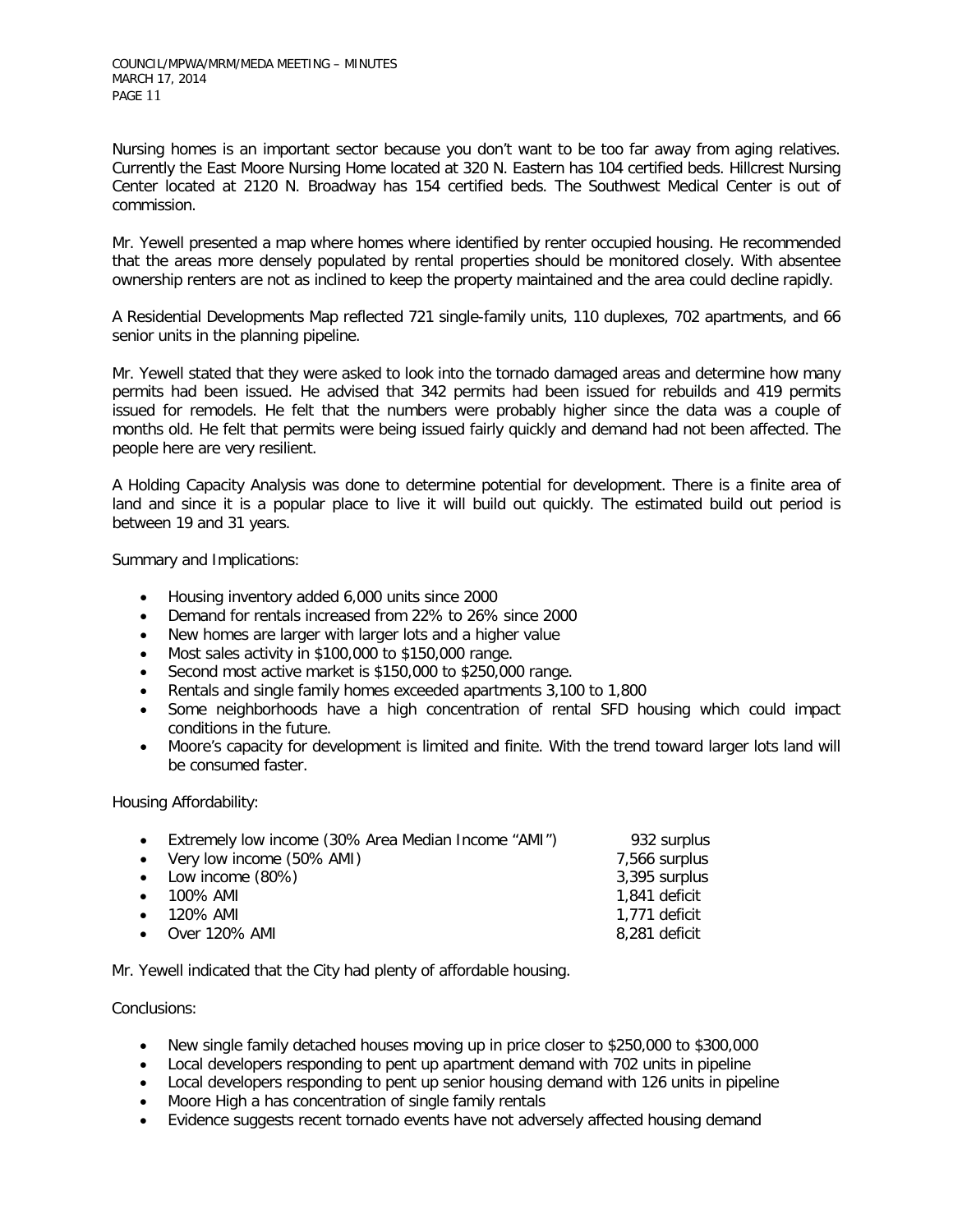COUNCIL/MPWA/MRM/MEDA MEETING – MINUTES MARCH 17, 2014 PAGE 12

Recommendations:

- Support and encourage higher end housing
- Create monitoring system for high renter occupied SFD neighborhoods
- Support and encourage higher density housing options for young professionals and empty nesters
- Pre-plan for arrival of commuter transit
- Identify underutilized retail centers for redevelopment potential

#### Question and Answer:

Mayor Lewis asked what the City could do if renter occupied single family neighborhoods begin to decline. Mr. Yewell indicated that the City should take notice if 50% or more of the neighborhood is occupied by renters because they are not as concerned with maintaining their properties like homeowners would be. He suggested that the City would need to address some of the issues through Code Enforcement. Councilman Hamm stated that a lot of issues handled by Code Enforcement are complaint driven. He felt that the City should take a more aggressive approach by looking for violations in those areas.

Mayor Lewis thanked Mr. Yewell for his work on the report. He felt it would provide useful information.

#### **Agenda Item Number 15 being:**

#### ADJOURNMENT

## **Councilman Cavnar moved to adjourn the City Council meeting, second by Councilman Krows. Motion carried unanimously.**

Ayes: Krows, Blair, Singer, Cavnar, Roberts, Hamm, Lewis Nays: None

**The City Council, Moore Public Works Authority, and the Moore Risk Management meetings were adjourned at 8:17 p.m.**

TRANSCRIBED BY:

RHONDA BAXTER, Executive Assistant

\_\_\_\_\_\_\_\_\_\_\_\_\_\_\_\_\_\_\_\_\_\_\_\_\_\_\_\_\_\_\_\_\_\_\_

\_\_\_\_\_\_\_\_\_\_\_\_\_\_\_\_\_\_\_\_\_\_\_\_\_\_\_\_\_\_\_\_\_\_\_

RECORDED BY:

CAROL FOLSOM, Purchasing Agent